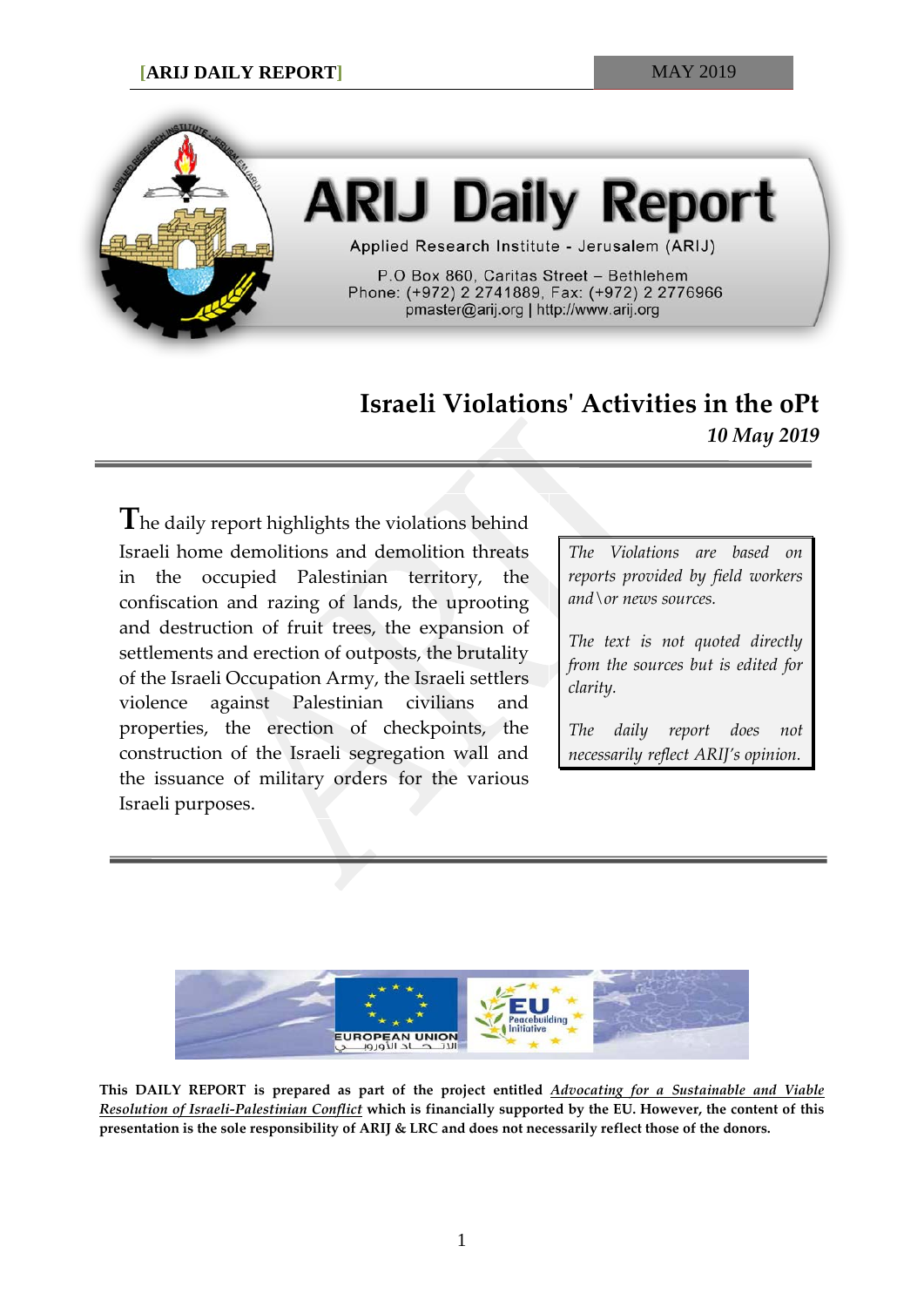### **Brutality of the Israeli Occupation Army**

- The Israeli Occupation Army (IOA) attacked several Palestinian fishing boats with live fire, in Gaza territorial waters, forcing the fishermen to return to the shore in fear of further violations. The navy ships attacked the fishing boats near the shore of the Sudaniyya area, northwest of Gaza city. The attack is part of ongoing violations against the Palestinian fishermen, in addition to the farmers and workers on their lands near the perimeter fence across the eastern parts of the coastal region. (IMEMC 10 May 2019)
- The Israeli Occupation Army (IOA) attacked the weekly Great Return March processions on Palestinian lands along the eastern areas of the Gaza Strip, killing one Palestinian and wounding 30, including four children, and one medic who was shot in the head. The killed Palestinian was identified Abdullah Jom'a Abdul-'Al, 24, after shooting him in the pelvis, east of Rafah, in the southern part of the Gaza Strip. The also injured thirty Palestinians, including four children, and a volunteer medic, who suffered a head injury while providing treatment to wounded Palestinians. The medic, identified as Mohammad Abu T'eima, was shot as he, and several other medics were providing treatment to wounded protesters, who were shot by the IOA on Palestinian lands, east of Khan Younis, in the southern part of the coastal region. The IOA resorted to the excessive use of force against the protesters by firing a barrage of live rounds, rubber-coated steel bullets and high-velocity gas bombs at them. (IMEMC 10 May 2019)
- The Israeli Occupation Army (IOA) attacked the weekly nonviolent procession in Kufur Qaddoum town, east of the northern West Bank city of Qalqilia, wounding one child with a rubber-coated steel bullet, and causing many Palestinians to suffer the effects of teargas inhalation. The IOA resorted to the excessive use of force against the protesters, and fired many rubber-coated steel bullets, gas bombs and concussion grenades at them, while many youngsters hurled stones at the IOA who attacked their procession. One child, 15 years of age, was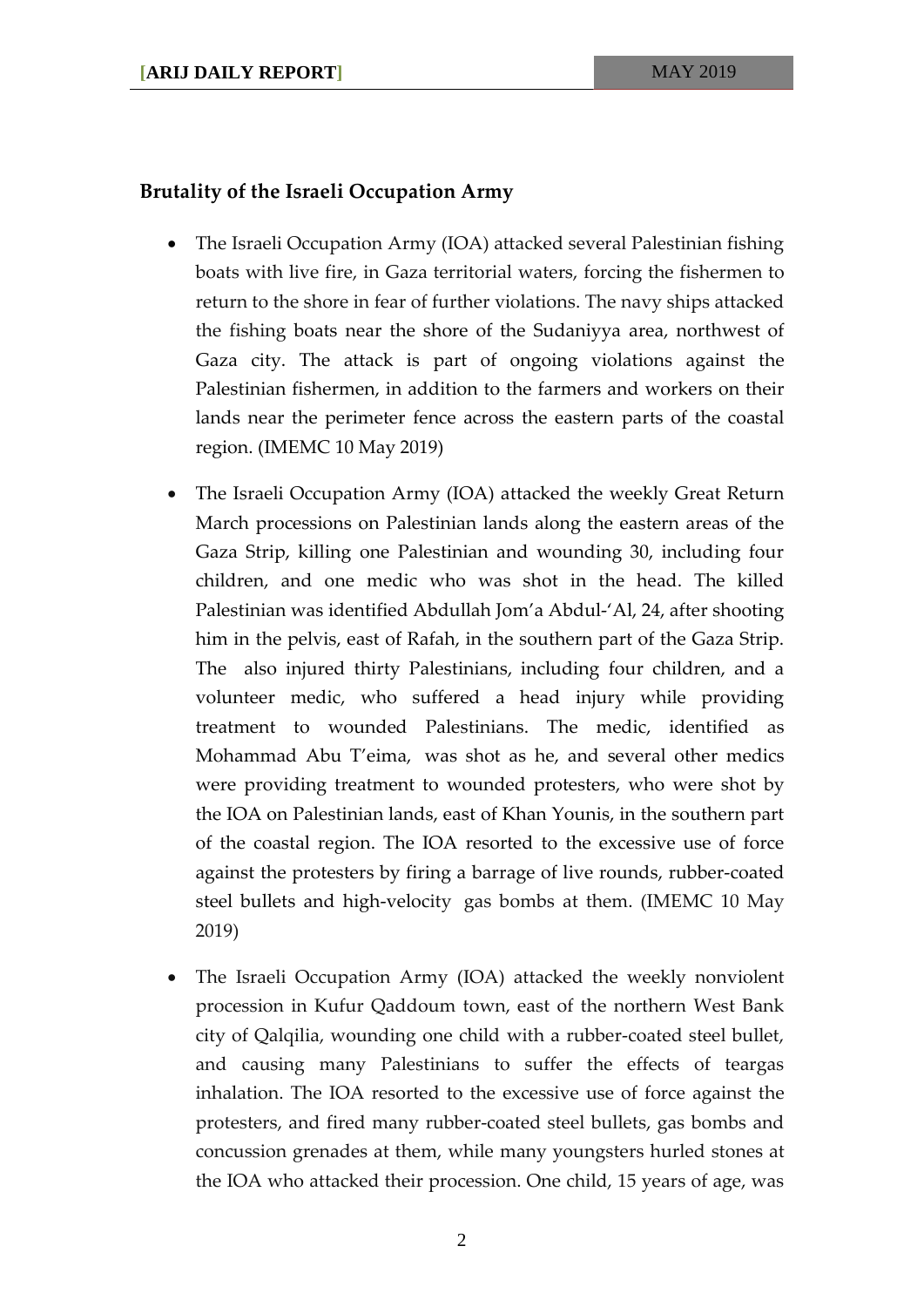shot with a rubber-coated steel bullet in his back, and many protesters suffered the effects of teargas inhalation. hundreds of Palestinians, accompanied by international activists and a delegation from South Korea, in addition to members of the World Council of Churches and Solidarity International Organization, participated in the procession. (IMEMC 10 May 2019)

- The Israeli Occupation Army (IOA) shot a Palestinian farmer while working on his own land, east of Gaza city. The IOA stationed across the perimeter fence, fired many live rounds at Palestinian farmers, wounding one of them. (IMEMC 10 May 2019)
- The Israeli Occupation Army (IOA) shot six young Palestinian men with rubber-coated steel bullets and concussion grenades, including one who suffered an eye injury, another with a similar bullet in his leg, and one in the shoulder, in addition to fourth Palestinian who suffered burns from the concussion grenades. Two other Palestinians suffered cuts and bruises. The IOA also stopped and searched many young men, and interrogated them while inspecting their ID cards. The incidents took place after the IOA assaulted many Palestinians who were sitting in Bab al-Amoud area following evening prayers at the Al-Aqsa Mosque, and forcibly removed them. (IMEMC 10 May 2019)

#### **Israeli Arrests**

• The Israeli police decided to release three youths and one man, on condition of being deported from the streets of Jerusalem. The police decided to release Nasser Othman, Qais Mustafa and Ayman Jahalin, on condition of deportation from the area of Damascus Gate and Sultan Suleiman Street in Jerusalem for one month and a third-party guarantee. The police arrested them a day before from Damascus Gate area and beat them. The police also decided to release Mohammed Salaymeh on condition of house-arrest for one week and to be deported from the "above mentioned areas" for one month; he was arrested last Wednesday. (silwanic 10 May 2019)

#### **Other**

• A new report issued by the United Nations Office for the Coordination of Humanitarian Affairs, up to 150 Palestinians have been rendered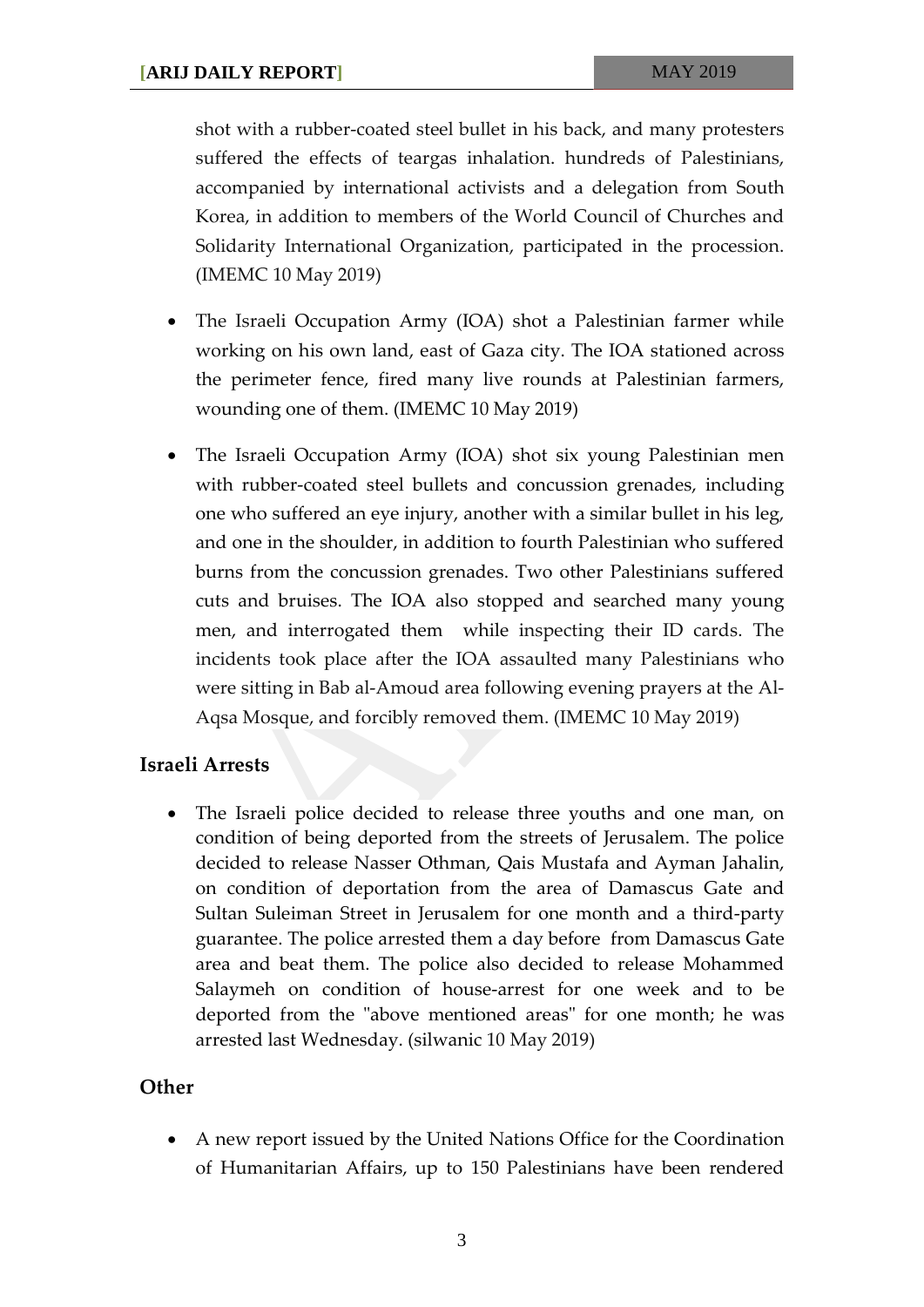homeless by Israeli home demolitions in the past two weeks alone. The report only counts the demolitions carried out in Jerusalem and the West Bank, and does not count the 130 homes destroyed and 700 damaged in the Gaza Strip during the massive Israeli bombardment of the past weekend. An estimated 6 Israeli homes were slightly damaged by the Palestinian shells fired in response to the Israeli bombardment. In the biweekly Protection of Civilians Report issued by UN-OCHA, in the past two weeks, Israeli forces destroyed 41 Palestinian-owned structures in occupied East Jerusalem and Area C of the West Bank, directly displacing 38 homeowners and affecting 121 others. Most of the demolitions took place on the pretext of construction without a permit. Palestinians have been unable to receive permits for construction of any structures on the land they own since the Israeli military occupation of the West Bank and Jerusalem began in 1967. Of these demolitions, 37 were in East Jerusalem and four in Area C of the West Bank (the area that has been under full Israeli control since the Oslo Accords in 1994 – despite the requirement that these lands be returned to Palestinian rule by 1998). On April 29 alone, the Israeli authorities demolished 31 structures in multiple neighborhoods in East Jerusalem, marking the highest number of structures demolished in a single day in East Jerusalem since OCHA began systematically monitoring demolitions in 2009. On April 25, the Israeli authorities demolished a home in Az-Zawiya village in the West Bank on punitive grounds, displacing a family of seven, including five children, the report continued. The home belonged to the family of a 19-year-old Palestinian who was accused of killing an Israeli soldier and an Israeli settler, and injuring another soldier, near Ariel Israeli settlement on March 17, 2019. The Palestinian was subsequently killed by Israeli forces in a separate incident. This was the fifth punitive demolition since the beginning of 2019 compared to six in 2018 and nine in 2017. During the full month of April 2019, at least 70 structures were demolished in the occupied Palestinian Territories (including East Jerusalem) by Israeli forces, displacing at least 70 people- including 33 children- and affecting a further 313 people, according to OCHA. All the demolitions and confiscations, other than the two punitive demolitions, were carried out on grounds of lacking an Israeli-issued building permit. Most of the demolished structures supported